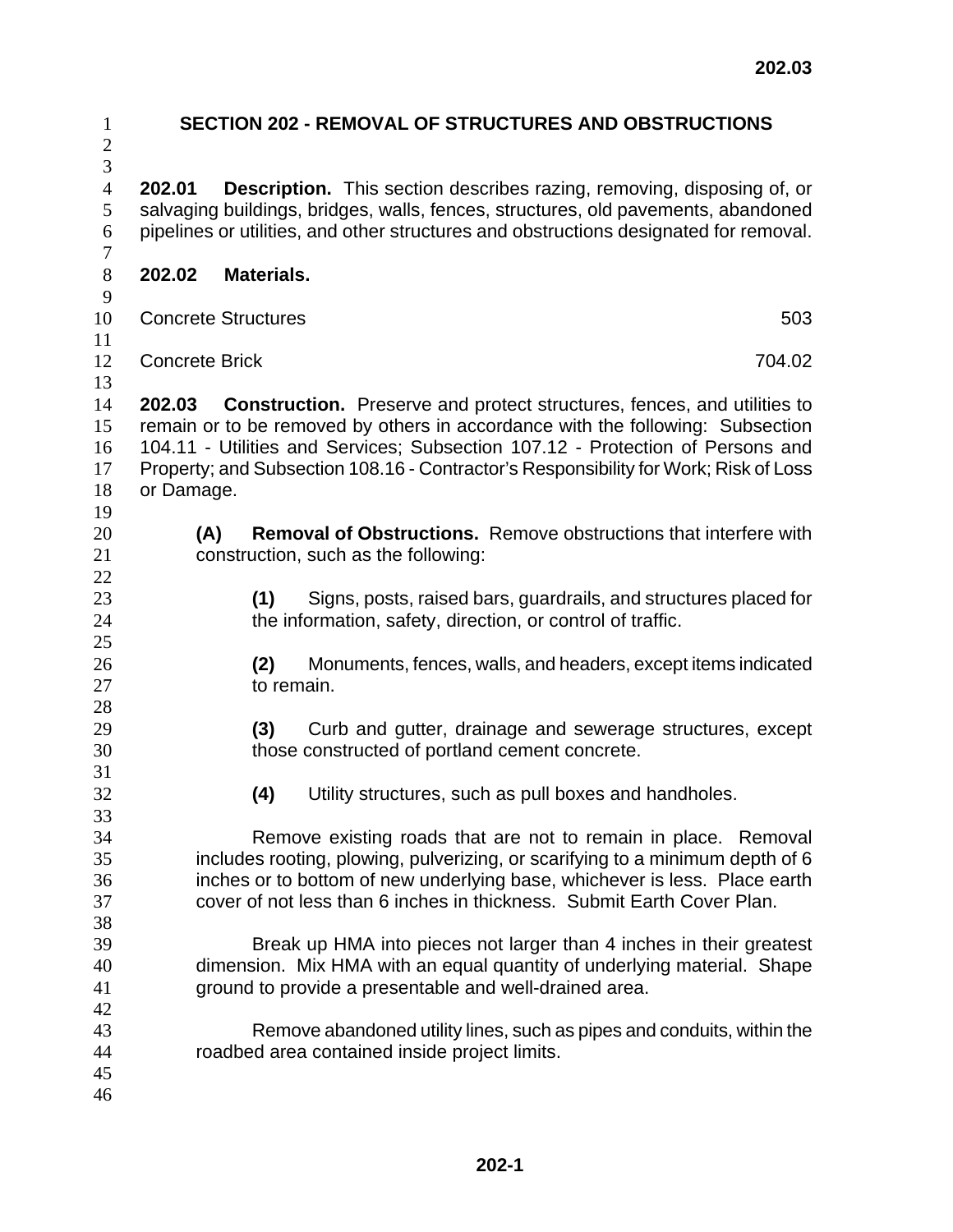Seal pipes to be abandoned with one of the following: **(1)** Tight-fitting plug. **(2)** Wall of Class A or Class B concrete not less than 6 inches 51 thick. **(3)** Brick wall not less than 8 inches thick with cement mortar joints. Demolish abandoned manholes, catch basins, and drop inlets to an elevation 3 feet below finished grade. Demolish and remove bottom of abandoned manholes, catch basins, and drop inlets before backfilling in accordance with the contract documents. Dispose of materials in accordance with Subsection 201.03(F) - Removal and Disposal of Material. Backfill trenches, basements, cavities, depressions and pits left by the removal of obstruction to level of surrounding ground in accordance with Subsection 203.03 (C) - Embankment Construction. **(B) Removal of Concrete Structures.** Remove existing concrete slabs, foundations, and old pavements within roadbed areas contained inside project limits unless otherwise indicated in the contract documents. Cut, with power-driven abrasive saw, a 1-1/2-inch-deep joint at interface of concrete curbs, gutters, sidewalks, aprons, driveways, or pavements that are to remain and that are to be removed. Cut neat and true with no shattering or spalling of concrete to remain in place. Break demolished concrete structure into pieces not larger than 4 inches. Bury broken concrete pieces at a depth not less than 3 feet below finished grade of embankment. Do not bury broken concrete pieces in areas where deep foundations, such as driven piles and drilled shafts, are to be placed, or within 10 feet of trees, pipelines, poles, buildings, or other permanent objects or structures. Submit method that demolished concrete 83 structure will be disposed of within project areas. **(C) Removal of Bridges.** At least 10 working days prior to beginning bridge removal over or adjacent to public traffic, submit details of bridge removal operations, showing methods and sequence of removal and equipment to be used. Do not begin bridge removal until the Engineer has accepted bridge removal plan and public traffic has been rerouted.